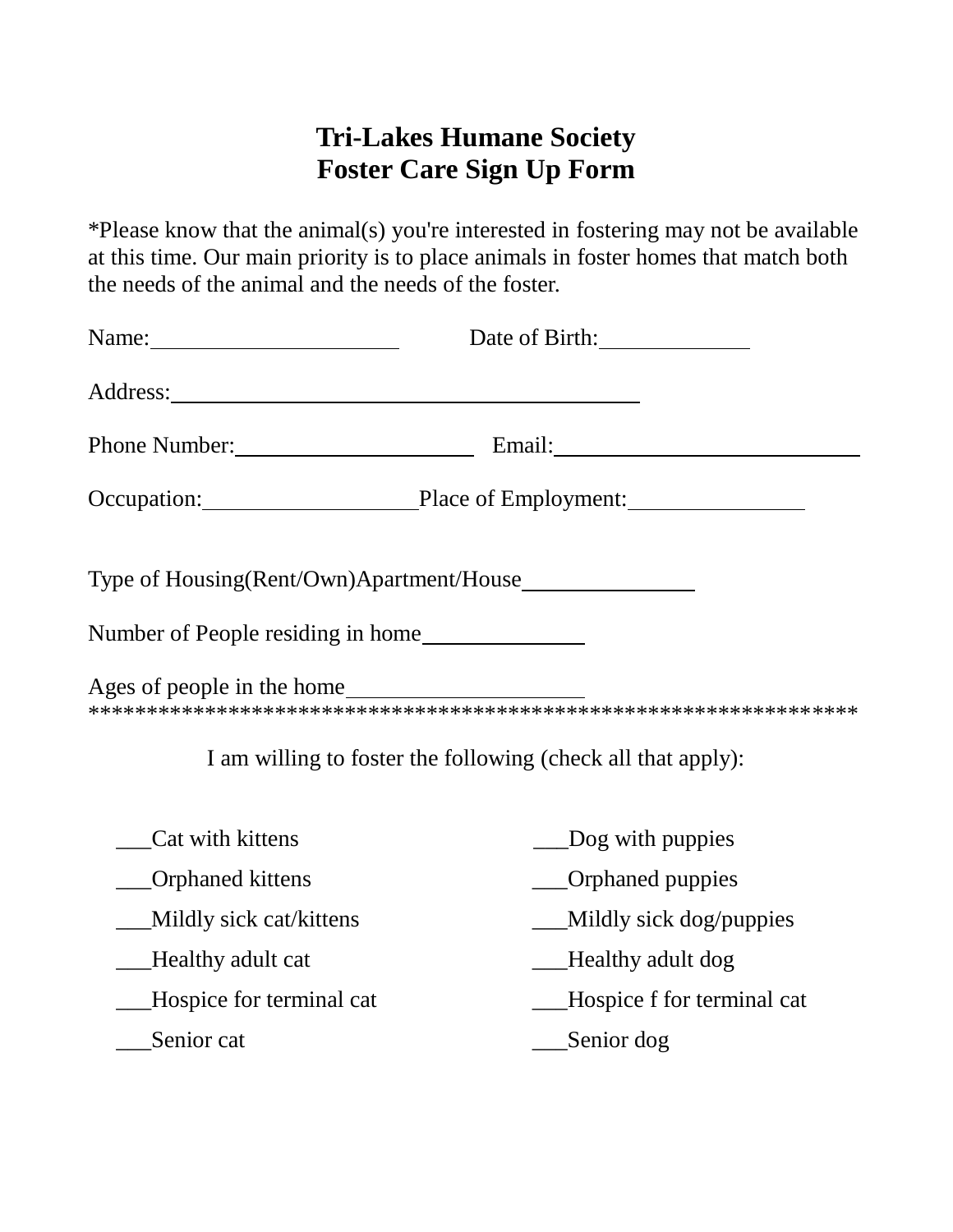- 1. Does anyone in the home have allergies to cats/dogs?
- 2. Is the whole family on board with fostering animals?
- 3. Are the pets currently in your home spayed/neutered? Yes/No....If No why?
- 4. Are you willing to foster an animal on medication? Yes/No
- 5. Longest period of time you will be able to foster?
- 6. Will animals be indoor? Outdoor? Both?

7. If fostering a dog is there an outdoor space? Yes/No Fenced? Yes/No Height of fence

8. How many hours a day are you away from the home?

9. Have you had any animals pass of an illness in the last 7 years? What from? Do you still live in that home?